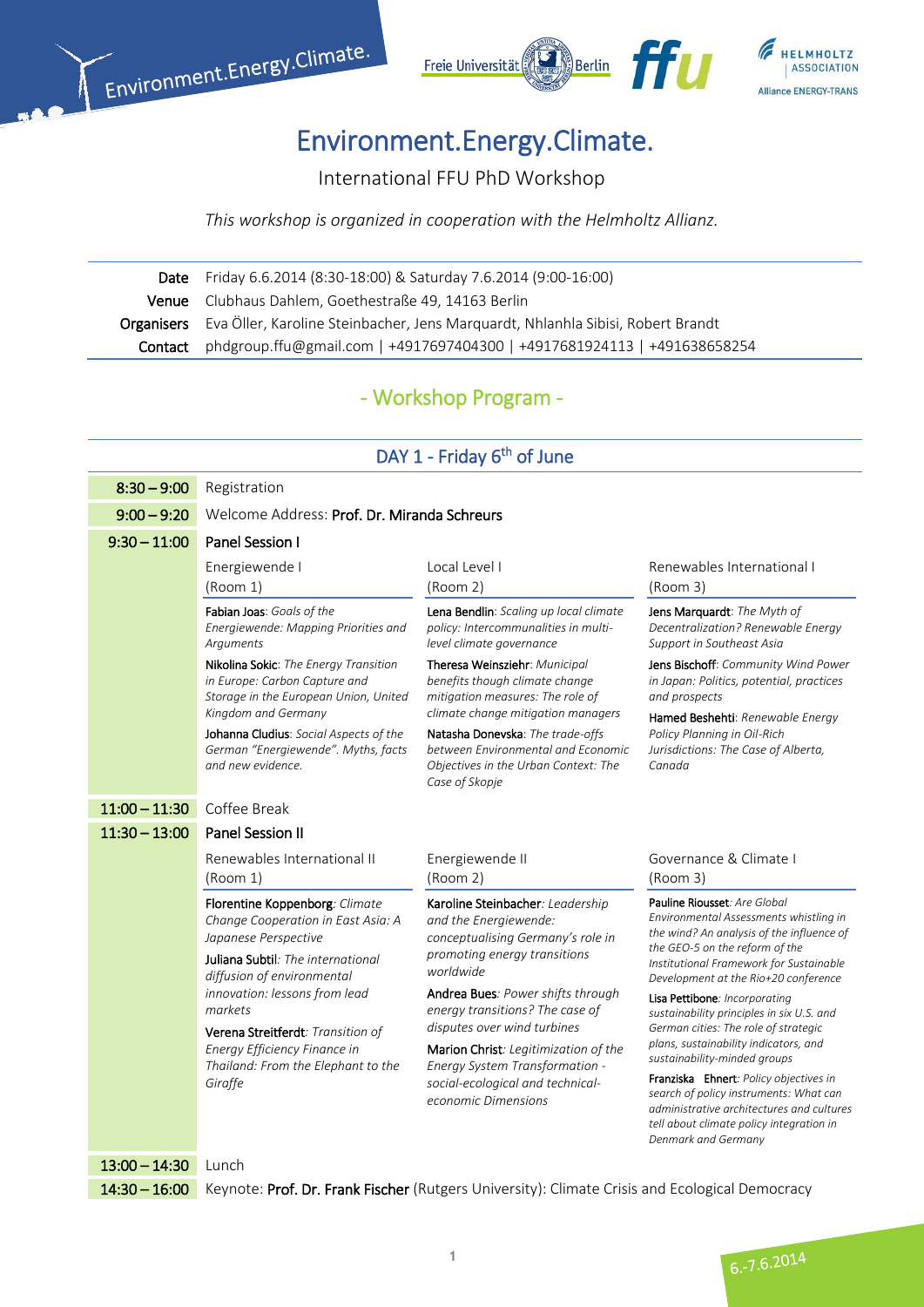



16:00 – 16:30 Coffee Break

| $16:30 - 18:00$ | Panel Session III |
|-----------------|-------------------|
|                 | Energiewende III  |

15:30 – 16:00 Closing Remarks

(Room 1) Simon Funcke*: In pursuit of a decentralised electricity system? Correlating German discourse-coalitions' storylines and system-dimensions of techno-economic approaches*

Eva Öller*: Slowing down the Energiewende? A discursiveinstitutionalist analysis of German renewable energy policy and politics between 2009 and 2012*

Robert Brandt*: Political Analysis of Instruments to Incentivize a Locational Setting of Renewable Energy to Reduce the Necessary Grid Expansion*

Local Level II (Room 2)

Corinna Altenburg*: Transformative cities: Urban climate regimes in the US and Germany – a case-study report from Boston and Berlin*

Henner Busch*: Linked Responses - An Analysis of Transnational Municipal Climate Networks in Germany*

Weila Gong*: Comparative Studies on China's Climate Policy Capacity*

Governance & Climate II (Room 3)

**TTII** 

Thomas Vogelpohl*: The evolution and survival of the biofuels win-win narrative and its role in European biofuels policy.*

Christoph von Stechow*: Assessing the co-effects of global climate change mitigation policies – insights, opportunities and caveats*

Igor Shishlov*: Pricing monitoring uncertainty in climate policy*

18:00 Dinner ("Alter Krug", Königin-Luise-Straße 52, 14195 Berlin)

#### DAY  $2$  – Saturday  $7<sup>th</sup>$  of June

| $9:00 - 9:30$   | Registration                                                                                                                                                                                        |                                                                                                                                                                                                                                                  |                                                                                                                                                     |
|-----------------|-----------------------------------------------------------------------------------------------------------------------------------------------------------------------------------------------------|--------------------------------------------------------------------------------------------------------------------------------------------------------------------------------------------------------------------------------------------------|-----------------------------------------------------------------------------------------------------------------------------------------------------|
| $9:30 - 11:00$  | Keynote: Prof. Dr. Lauber (University of Salzburg): Discarding EEG philosophy - The Conservative-<br>Social Democratic government's policy on renewable power                                       |                                                                                                                                                                                                                                                  |                                                                                                                                                     |
| $11:00 - 11:30$ | Coffee Break                                                                                                                                                                                        |                                                                                                                                                                                                                                                  |                                                                                                                                                     |
| $11:30 - 13:00$ | <b>Panel Session IV</b>                                                                                                                                                                             |                                                                                                                                                                                                                                                  |                                                                                                                                                     |
|                 | Local Level III<br>(Room 1)                                                                                                                                                                         | Renewables International III<br>(Room 2)                                                                                                                                                                                                         | Governance & Climate III<br>(Room 3)                                                                                                                |
|                 | Sinja Hantscher: Environmentally<br>displaced people                                                                                                                                                | <b>Ubong Simon: Nigeria: An Oil Economy</b><br>developing Renewable Energy                                                                                                                                                                       | Radostina Schivatcheva: Sustainability<br>at risk - resource conflicts at the<br>urban-forest interface on the                                      |
|                 | Almas Haider: Water Governance in<br>a Transition Economy - A Case<br>Study on Mega City Delhi<br>Moamen El Soudani: Building<br>connected Greenhouse in Coastal<br>Communities - The case of Egypt | Nhlanhla Sibisi: The Deployment of<br>Renewable Energy in South Africa: An<br>investigation into the development<br>and implementation of renewable<br>energy policies from 1998 to 2013 he<br>Deployment of Renewable Energy in<br>South Africa | <b>Bulgarian Black Sea coast</b>                                                                                                                    |
|                 |                                                                                                                                                                                                     |                                                                                                                                                                                                                                                  | Mona Poorzady: Role of Government<br>development policies in forest<br>degradation: Southern coast of the<br>Caspian Sea (Hyrcanian forest in Iran) |
|                 |                                                                                                                                                                                                     |                                                                                                                                                                                                                                                  |                                                                                                                                                     |
|                 |                                                                                                                                                                                                     |                                                                                                                                                                                                                                                  | Till Hermanns: Sustainability Impact                                                                                                                |
|                 |                                                                                                                                                                                                     | Kira Giesecke: Development of an<br>Indicator Set to Determine<br>Sustainability on the Individual Level                                                                                                                                         | Assessment in the area of tension<br>between space production and space<br>reproduction                                                             |
| $13:00 - 14:00$ | Lunch                                                                                                                                                                                               |                                                                                                                                                                                                                                                  |                                                                                                                                                     |
| $14:00 - 15:30$ | Panel Session V                                                                                                                                                                                     |                                                                                                                                                                                                                                                  |                                                                                                                                                     |
|                 | Governance & Climate IV<br>(Room 1)                                                                                                                                                                 | Renewables International IV<br>(Room 2)                                                                                                                                                                                                          |                                                                                                                                                     |
|                 | Judith Kreuter: Climate Engineering<br>$-a$ solution to the "crisis" of climate<br>change?<br>Andrzej Ceglarz: Green Weimar<br>Triangle as a forum of climate and<br>energy policies cooperation    | Arzu Yorkan: Turkish Renewable Energy<br>Policy Potentials, Recent Developments,<br>Limitations, and '2023' Goals                                                                                                                                |                                                                                                                                                     |
|                 |                                                                                                                                                                                                     | Zehra Wellmann: Securitization of Energy<br>and the Securitization of Climate Change<br>- Competing and complementing<br>discourses in Germany and Turkey.                                                                                       |                                                                                                                                                     |
|                 | Cassandra Pillay: The Berlin Mandate<br>to a Post-Kyoto agreement: what<br>have we learnt?                                                                                                          | Felipe Ramirez: The Renewable Energy<br>Policy in South America                                                                                                                                                                                  |                                                                                                                                                     |